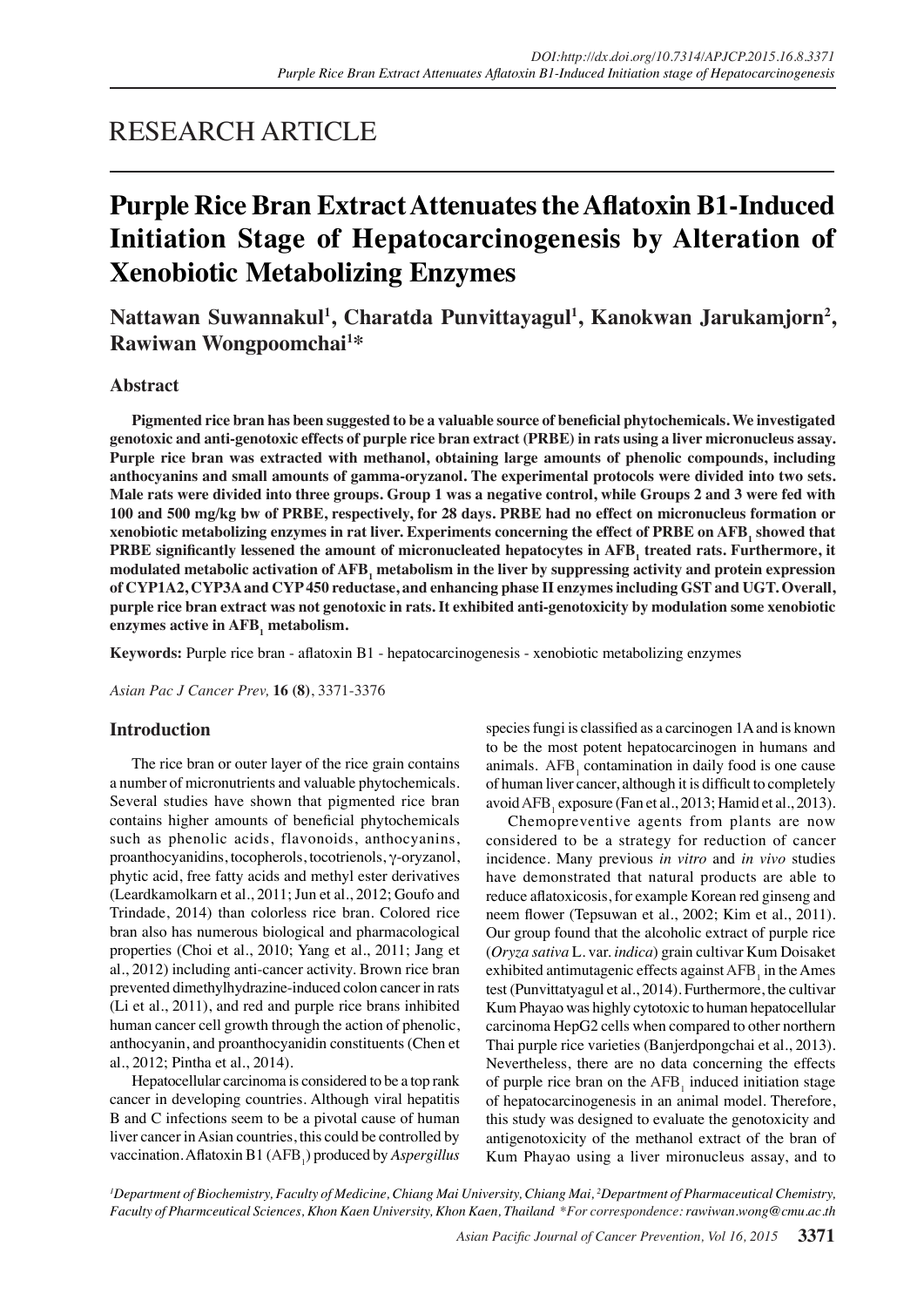#### *Nattawan Suwannakul et al*

investigate its inhibitory mechanism through xenobiotic metabolizing enzyme systems.

### **Materials and Methods**

#### *Chemicals and reagents*

Aflatoxin B1  $(AFB_1)$ , standard gallic acid, catechin, γ-oryzanol and resorufin sodium, cytochrome c, uridine 5'-diphospho- glucuronic acid (UDP-GA), and ethoxyresorufin were purchased from Sigma-Aldrich (St. Louis, MO, USA). Methoxyresorufin was purchased from Wako Pure Chemicals (Osaka, Japan). 1-chloro-2, 4-dinitrobenzene (CDNB) was purchased from Fluka (Buchs, Switzerland). Collagenase type IV prepared from *Clostridium histolyticum* and 4'-6-diamidino-2-phenylindole (DAPI) were obtained from Gibco/ Invitrogen Corp. (Carlsbad, CA, USA). β-Nicotinamide adenine dinucleotide phosphate (β-NADPH) was purchased from Oriental Yeast Co., Ltd. (Tokyo, Japan).

*Extraction and chemical determination of purple rice bran* Purple rice (*Oryza sativa*), cv. Kum Phayao, was cultivated during August-November, 2013 in Chiang Mai University's agricultural fields, Chiang Mai, Thailand. After dehulling, rice bran was ground using a rice milling machine and soaked in dichloromethane for 72 hours at room temperature. The resulting filtrate was filtered using Whatman No. 1 sheet with a vacuum pump, concentrated by a rotary evaporator at 40°C and freeze-dried with a vacuum lyophilizer. Then the residues were soaked in methanol and concentrated via the same process. The dried extract was stored at -20°C until use. The hydrophilic parts, including total phenolic compounds and flavonoids of rice bran extract, were determined by colorimetric methods described elsewhere (Inboot et al., 2012). Various phenolic acids, flavonoids and anthocyanins were confirmed by a reverse phase HPLC technique with a C18 column (4.6 x 250 mm, 5  $\mu$ m). The mobile phase for phenolic acids and flavonoids was composed of methanol and 3% acetic acid at flow rate of 1 ml/min and detected at wavelengths of 260, 280, 320 and 360 nm (Punvittatyagul et al., 2014). For anthocyanins, a mobile phase containing 0.1% trifluoroacetic acid (TFA)-H2O and 0.1% TFA-methanol with a flow rate of 1 ml/min was used, and evaluated at a wavelength of 520 nm (Ryu et al., 1998). The γ-oryzanol was analyzed at flow rate 2 ml/min of mobile phase consisting of methanol, acetronitrile, dichloromethane and acetic acid and was measured at a wavelength of 330 nm (Sankam et al., 2013).

#### *Animals*

Three weeks old male Wistar rats (approximately 70 g body weight) were obtained from the National Laboratory Animal Center, Mahidol University, Nakhon Pathom, Thailand. The rats were maintained in controlled environments at a temperature of  $25\pm1$ °C under a 12hr dark-light cycle. Water and standard pellet diet were provided *ad libitum*. The rat protocol was approved by the Animal Ethics Committee of the Faculty of Medicine, Chiang Mai University.

To study the genotoxicity of purple rice bran extract (PRBE), male Wistar rats were divided into 3 groups, 6 rats per group. Group 1, a negative control group, received 5% Tween-80, while Groups 2 and 3 were fed with 100 and 500 mg/kg body weight of methanol extract, respectively, for 28 days. On day 29, a partial hepatectomy was done in order to accelerate mutated hepatocyte proliferation. Four days after the operation, all rats were anesthetized by thiopental injection. The hepatocytes were isolated by two-step collagenase perfusion (Sankam et al., 2013). The hepatocytes were stained with DAPI and counted under a fluorescent microscope (×400), at least 2000 hepatocytes. The micronucleated hepatocytes were identified following the criteria of Igarashi et al. (2010).

To study antigenotoxicity of PRBE, Groups 1 and 2 were administered 5% Tween-80 orally, whereas Groups 3-4 were given low and high doses of PRBE. On days 21 and 25, Groups 2-4 were intraperitoneally injected with 200  $\mu$ g/kg bw of AFB<sub>1</sub>, while Group 1 was injected with a saline solution (Figure 1). On day 29, a partial hepatectomy was performed. All rats were sacrificed 4 days after the operation to isolate single hepatocytes for micronuclei determination.

#### *Preparation of liver cytosolic and microsomal fractions*

The liver was pulverized with homogenizing buffer using a tissue homogenizer. The homogenate was coldcentrifuged at 14,000 rpm for 20 min. The supernatant was further centrifuged at 30,000 rpm for 1 hour. The resulting supernatant was a cytosolic fraction and the remaining pellet was a microsomal fraction. The protein concentration of each fraction was quantified by the Lowry method using bovine serum albumin as a standard.

#### *Determination of the activities of phase I metabolizing enzymes*

The activities of cytochrome P450 (CYP) 1A1, 1A2 and 3A were determined by methoxyresorufin-Odemethylation (MROD), ethoxyresorufin-O-deethylation (EROD) and erythromycin N-demethylation (ENDM) methods, respectively (Chatuphonprasert and Jarukamjorn, 2012). Briefly, the reaction mixture containing 0.01 M Tris and 0.05 mM methoxyresorufin or ethoxyresorufin was added to 1  $\mu$ M standard resorufin sodium or 10 mg/



**Figure1.TheProtocolfortheStudyofAnticlastogenicity of the PRBE**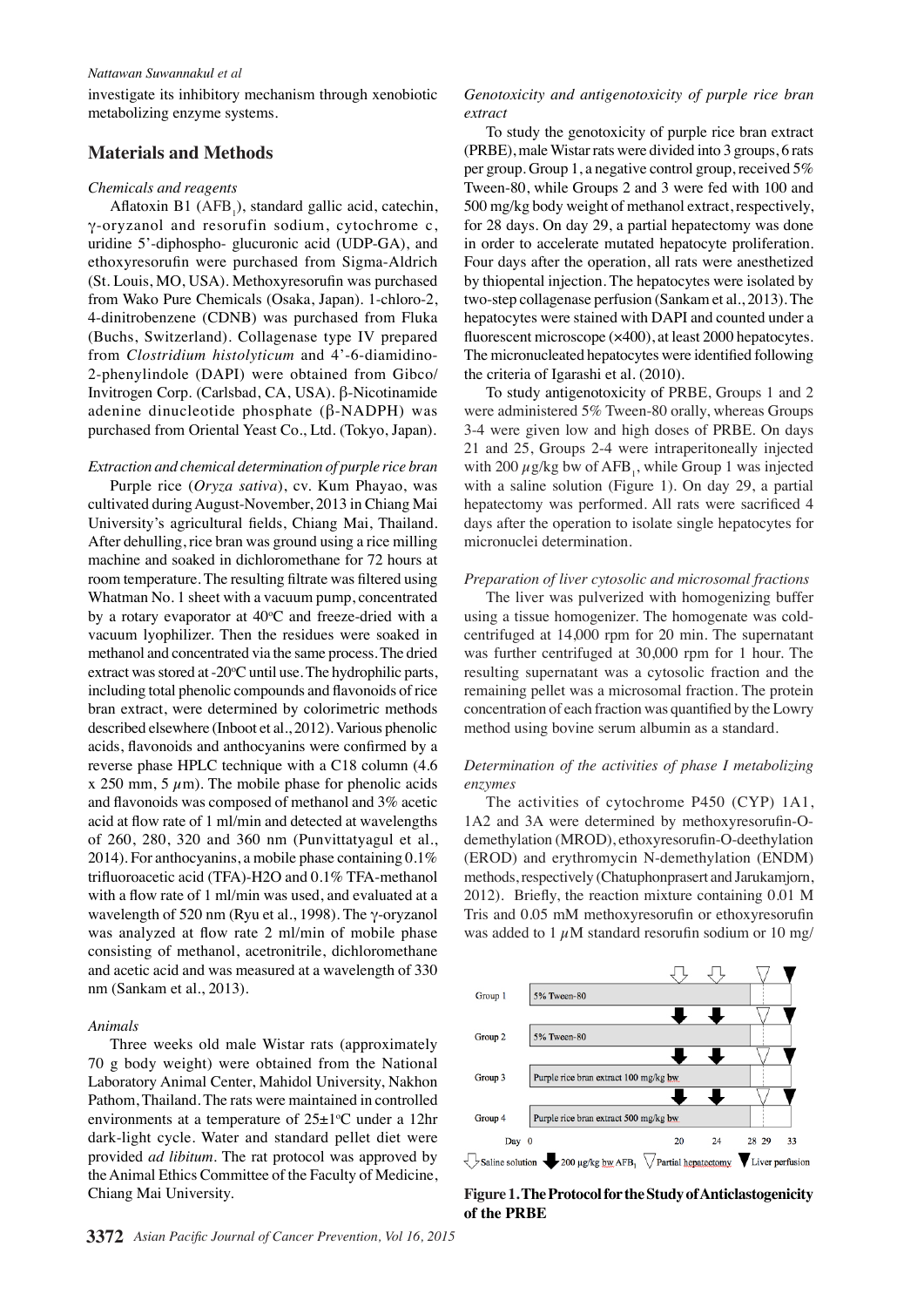ml microsomal fraction and 0.5 mM NADPH. The activity was evaluated with a spectrofluorometer at excitation and emission wavelengths of 520 and 590 nm, respectively. The determination of CYP 3A activity was done by adding 5 mM NADPH into a reaction mixture containing phosphate buffer saline, 10 mM erythromycin and 150 mM MgCl2 with a standard formaldehyde or 10 mg/ml of liver microsome. After incubation at 37°C for 20 min in a shaking water bath, the reaction was terminated by adding 12.5% trichloroacetic acid. The supernatant obtained from centrifugation for 15 min was mixed with Nash reagent and incubated at  $50^{\circ}$ C for 15 min. The enzyme activity was recorded using a spectrophotometer at a wavelength 405 nm.

The activity of NADPH-cytochrome P450 reductase was evaluated according to the reduction of 3-(4, 5-dimethylthiazol-2-yl)-2, 5-diphenyltetrazolium bromide (MTT) (Yim et al., 2005). The reaction mixture containing 0.3 M potassium hydrogen phosphate buffer (pH 8.7), 1 mM cytochrome c Type IV and 50 mM potassium cyanide was pre-incubated with liver microsome at 37°C for 2 min followed by addition of 10 mM NADPH. The activity was measured by spectrophotometry at OD 550 nm and calculated using a molar coefficient of  $21 \text{ mM}^{-1} \text{ cm}^{-1}$ .

## *Determination of the activities of phase II metabolizing enzymes*

The glutathione-S transferase (GST) activity was measured by colorimetry (Sankam et al., 2013). The liver cytosol was added into a reaction mixture containing 0.2 M phosphate buffer and 10 mM GSH. The reaction occurred when CDNB substrate was added to produce a CDNB-GSH conjugate. After incubation at  $37^{\circ}$ C for 20 sec, the enzyme activity was measured in a spectrophotometer at OD 340 nm and was calculated by using a molar coefficient of 9.6 M<sup>-1</sup>cm<sup>-1</sup>.

The activity of UDP-glucuronyltransferase (UGT) was measured (Summart and Chewonarin, 2014). Five mg/ ml liver microsomes were pre-incubated with reaction mixture comprised of 200 mM Tris, 40 mM magnesium chloride and 5 mM  $p$ -nitrophenol in the dark at  $37^{\circ}$ C for 5 min. Then 20 mM UDP-GA as a co-enzyme was added to the reaction and incubated in the dark at  $37^{\circ}$ C for 20 min. The reaction was stopped with 10% TCA and centrifugation at 10,000 rpm for 5 min. The supernatant was removed and mixed with 1 M NaOH. The activity of UGT was measured by spectrophotometry at a wavelength of 405 nm.

## *Determination of protein expressions of phase I and II metabolizing enzymes*

The hepatic xenobiotic metabolizing enzymes were separated using sodium dodecyl sulfate-polyacrylamide denaturing gel electrophoresis. The proteins were transferred to a nitrocellulose membrane for 1 hour and washed with phosphate buffer saline-0.05% Tween-20 (TPBS). After blocking with non-fat dry milk in TPBS for 2 hours, the membrane was incubated with primary specific antibody for 1 hour. The membrane was further incubated with secondary antibody containing peroxidaseconjugated anti-rabbit IgG for 30 min. Protein expression

was detected by using Horseradish Peroxidase as a chemiluminescent substrate and exposed to x-ray film to evaluate band intensity.

## *Statistical analysis*

The experimental data were reported as means±SD. Statistical comparisons between groups were performed using one-way analysis of variance (ANOVA) followed by Bonferroni post hoc tests. The differences were considered as significant when p<0.05.

## **Results**

### *Major compounds of purple rice bran extract*

The percentage yield of methanol extract of purple rice bran was 7.91±0.35%. The amounts of major constituents in the extract are shown in Table 1. Total phenolic compounds, flavonoids and gamma-oryzanol in the purple rice bran extract contained 9.131, 5.310 and 0.587 %, respectively. Protocatechuic acid and vanillic acid were identified by our detection system (Figures 2A-B). The major anthocyanin found in purple rice bran variety Kum Phayao was cyanidin-3-glucoside (Figures 2C-D). We could not detect gallic acid, catechin, epicatechin, p-coumaric acid, ferulic acid, rutin, quercetin, cyanidin-3-rutinoside, or malvidin-3-glucoside in our purple rice bran extract.

*Effect of purple rice bran extract on micronucleus formation and xenobiotic metabolizing enzymes in rat liver*  The administration of PRBE for 28 days did not

### **Table 1. Phytochemical Determination of Purple Rice Bran Extract**

| Compounds                                                       | Content $(mg/g)$ extract) |  |  |
|-----------------------------------------------------------------|---------------------------|--|--|
| Total phenolic compounds                                        | $91.31 \pm 5.16$          |  |  |
| Protocatechuic acid                                             | $1.00 \pm 0.66$           |  |  |
| Vanillic acid                                                   | $0.73 \pm 0.39$           |  |  |
| Total flavonoids                                                | $53.10 \pm 2.66$          |  |  |
| Cyanidin-3-glucoside                                            | $1.24 \pm 0.27$           |  |  |
| Peonidin-3-glucoside                                            | $0.76 \pm 0.12$           |  |  |
| Gamma-oryzanol<br>$N_{\rm e}$ luga astablished ee maan $\rm CD$ | $5.87 \pm 0.01$           |  |  |

\*Values established as mean±SD



**Figure 2. Chromatograms of Standard Mixture and PRBE. (A)** Standard of phenolic acids and flavonoids, **(B)** phenolic acids and flavonoids in PRBE; peaks 1: gallic acid, 2: protocatechuic acid, 3: catechin, 4: vanillic acid, 5: epicatechin, 6: p-coumaric acid, 7: ferulic acid, 8: rutin, and 9: quercetin, **(C)**  Standard of anthocyanins, **(D)** anthocyanins in PRBE; peaks 1: cyanidin-3-O-glucoside, 2: cyanidin-3-rutinoside , 3: peonidin-3-O-glucoside, 4: malvidin-3-glucoside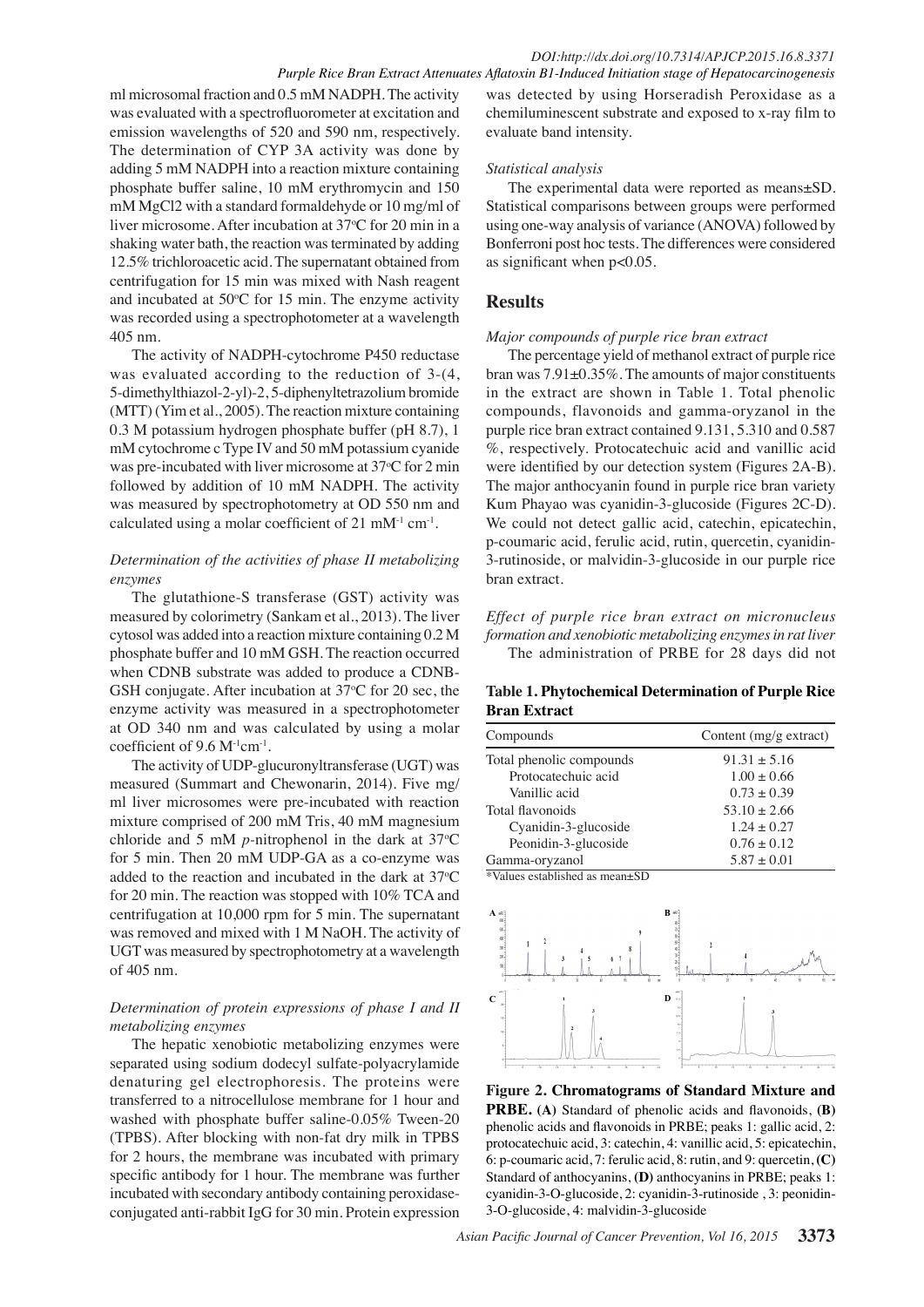#### *Nattawan Suwannakul et al*

impact on body weight and did not alter the number of micronucleated hepatocytes, binucleated hepatocytes or mitotic cells compared with the control group (Table 2). Furthermore, 100 and 500 mg/kg bw of PRBE did not modulate the activities of xenobiotic-metabolizing enzymes in rat livers (Table 2).

#### *Antigenotoxic effect of purple rice bran extract on AFB1 induced micronucleated hepatocytes formation in rats and the possible inhibitory mechanism*

Rats treated with  $AFB<sub>1</sub>$  in this protocol were examined for had a significant increases in the number of micronucleated hepatocytes, binucleated hepatocytes and mitotic cells compared to the negative control. The



**Figure 3. Effect of PRBE on the Activities of Phase I Hepatic Xenobiotic Metabolizing Enzymes of AFB<sup>1</sup> -Induced Rats; (A)** Cytochrome P450 (CYP) 1A1, **(B)** CYP1A2, **(C)** CYP3A and (4) NADPH-cytochrome P450 reductase (CPR). The data represent the mean±SD with \*p<0.05 when compared with 5% Tween-80 group and \*\*p<0.05 when compared with  $AFB<sub>1</sub>$  group



**Figure 4. Effect of PRBEon the Activities of Phase II Hepatic Xenobiotic Metabolizing Enzymes of AFB<sup>1</sup> - Induced Rats; (A)** Glutathione-S transferase (GST) and **(B)** UDP-glucuronyltransferase (UGT). The data represent the mean±SD with \*p<0.05 when compared with 5% Tween-80 group and  $*p<0.05$  when compared with  $AFB<sub>1</sub>$  group



**Figure 5. Effect of PRBE on the Expression of Some Xenobiotic Metabolizing Enzymes**

Table 2. Effect of Purple Rice Bran Extract on Rat Liver Micronucleus Formation and Activities of Xenobiotic **Metabolizing Enzymes**

| Parameter                                                                                                                                     | 5% Tween-80      | Purple rice bran extract (mg/kg bw) |                   |  |
|-----------------------------------------------------------------------------------------------------------------------------------------------|------------------|-------------------------------------|-------------------|--|
|                                                                                                                                               |                  | 100                                 | 500               |  |
| Rat body weight                                                                                                                               |                  |                                     |                   |  |
| Initial $(g)$                                                                                                                                 | $110.0 \pm 19.8$ | $100.0 \pm 0.0$                     | $98.3 \pm 4.1$    |  |
| Final $(g)$                                                                                                                                   | $279.2 \pm 22.9$ | $291.7 \pm 20.2$                    | $283.3 \pm 11.3$  |  |
| $MNH$ (per 1,000 Hep)                                                                                                                         | $2.95 \pm 0.76$  | $3.46 \pm 1.03$                     | $3.41 \pm 0.81$   |  |
| $BNH$ (per $1,000$ Hep)                                                                                                                       | $1.18 \pm 0.30$  | $1.19 \pm 0.22$                     | $1.25 \pm 0.24$   |  |
| $MI(\%)$                                                                                                                                      | $1.19 \pm 0.41$  | $1.36 \pm 0.23$                     | $1.34 \pm 0.27$   |  |
| $CYP 1A1$ (pmole/min/mg prot)                                                                                                                 | $0.18 \pm 0.03$  | $0.19 \pm 0.03$                     | $0.18 \pm 0.03$   |  |
| $CYP 1A2$ (pmole/min/mg prot)                                                                                                                 | $0.25 \pm 0.03$  | $0.25 \pm 0.02$                     | $0.25 \pm 0.04$   |  |
| $CYP 3A2$ (pmole/min/mg prot)                                                                                                                 | $12.45 \pm 1.64$ | $11.42 \pm 0.80$                    | $11.15 \pm 0.59$  |  |
| $CPR(x10-3 U/mg prot)$                                                                                                                        | $9.90 \pm 0.96$  | $9.90 \pm 0.74$                     | $10.14 \pm 1.47$  |  |
| $UGT(x10-3 U/mg prot)$                                                                                                                        | $36.07 \pm 4.26$ | $33.92 \pm 8.00$                    | $40.21 \pm 9.79$  |  |
| $GST(x10-2 U/mg prot)$<br>XV-berried between the CD. MAHL are consisted because DAHL bland and the streets. ML are the best Heart because out | $70.44 \pm 5.00$ | $69.82 \pm 8.24$                    | $73.41 \pm 14.84$ |  |

\*Values established as mean ± SD; MNH: micronucleated hepatocytes, BNH: binucleated hepatocytes, MI: mitotic index; Hep: hepatocyte

| Test group         |                | Rat body weight (g) |                    | <b>BNH</b>        | MI                 |
|--------------------|----------------|---------------------|--------------------|-------------------|--------------------|
|                    | Initial        | Final               | $(per 1,000$ Hep)  | (%)               | (%)                |
| 5\% Tween-80       | $99.0 \pm 6.5$ | $284.0 \pm 26.3$    | $1.80 \pm 0.67$    | $0.82 \pm 0.21$   | $0.85 \pm 0.21$    |
| AFB,               | $97.0 \pm 5.7$ | $280.0 \pm 27.6$    | $8.68 \pm 1.67*$   | $1.82 \pm 0.19*$  | $1.93 \pm 0.38^*$  |
| $AFB_1 + PRBE$ 100 | $98.6 \pm 5.6$ | $278.0 \pm 18.9$    | $3.99 \pm 0.41**$  | $1.36 \pm 0.37**$ | $1.31 \pm 0.25$ ** |
| $AFB_1 + PRBE 500$ | $95.8 \pm 3.8$ | $274.2 \pm 9.7$     | $4.16 \pm 0.60$ ** | $1.30 \pm 0.16**$ | $1.34 \pm 0.26$ ** |

\*Values established as mean±SD; MNH: micronucleated hepatocytes, BNH: binucleated hepatocytes, MI: mitotic index, PRBE: purple rice bran extract; (\*) indicates statistical significance at p<0.05 compared with 5% Tween-80 group; (\*\*) indicates statistical significance at p<0.05 compared with AFB<sub>1</sub> group; Hep: hepatocyte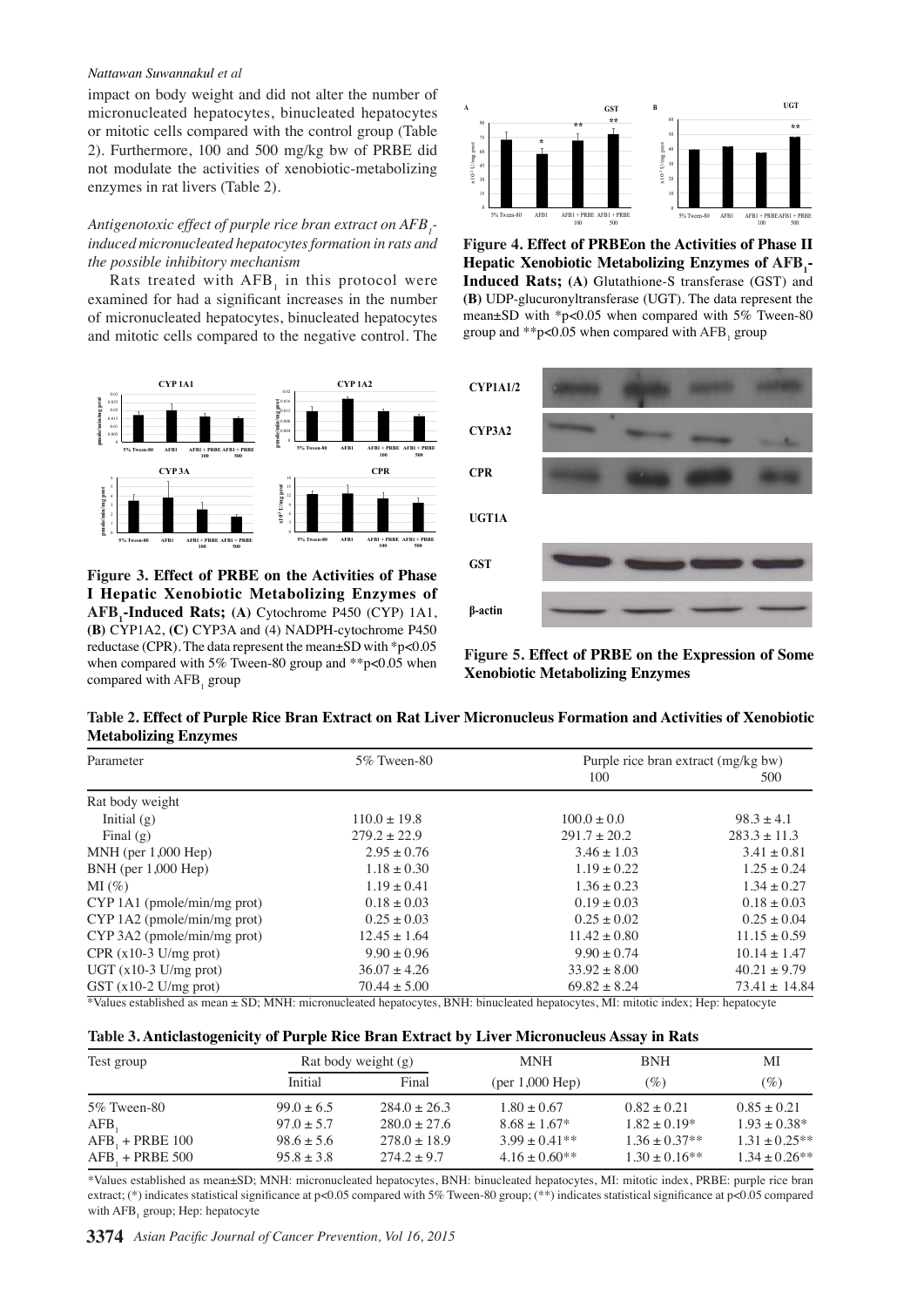purple rice bran extract significantly reduced micronucleus formation and mitotic index in the liver of  $AFB<sub>1</sub>$ -initiaed rats (Table 3). We also found that  $\text{AFB}_1$  treatment enhanced hepatic CYP1A1 and CYP1A2 activities and suppressed detoxifying enzyme activity in rats. However, purple rice bran extract diminished the activities and the expression of some phase I enzymes, including CYP1A1, CYP1A2, CYP3A2 and NADPH-cytochrome P450 reductase and improved the activities of detoxifying enzymes, GST and UGT (Figures 3-5).

## **Discussion**

The methanol extract of purple rice bran presented no mutagenicity in rat liver but it inhibited AFB, -induced mutagenicity in rats by decreasing the number of micronucleated hepatocytes.  $AFB<sub>1</sub>$  is metabolized by CYP1A and 3A families. The ultimately produced  $AFB_1$ ,  $AFB<sub>1</sub>$ -8, 9-epoxide, can covalently bind with DNA in the liver forming  $AFB_1$ -N<sup>7</sup>-guanine DNA adduct in hepatocytes resulting in DNA mutation (Hamid et al., 2013). The initiating consequence persists when DNA damage is neither correctly nor completely repaired prior to DNA synthesis. This initiation step of  $AFB_1$ -induced hepatocarcinogenesis occurs rapidly and is irreversible. Our study was designed to detect the micronucleus, a lesion caused by chromosomal fragmentation in the liver, within several days after  $AFB<sub>1</sub>$  treatment and induction of cell division by partial hepatectomy. Thus micronucleated hepatocytes are recognized as one biomarker of hepatocarcinogenesis.

Purple rice (*Oryza sativa* var. indica) is cultivated in Northern and Northeastern Thailand. This present study found that the purple rice bran extract did not increase the number of micronucleated or binucleated hepatocytes, nor did it alter the mitotic index of hepatocytes, indicating a lack of mutagenic and mitogenic activities. Furthermore, the purple rice bran extract could prevent the first stage of AFB<sub>1</sub>-initiated hepatocarcinogenesis in rats. It inhibited some metabolic activating enzymes involved in  $AFB<sub>1</sub>$ metabolism including CYP1A1, CYP1A2, CYP3A2 and NADPH-cytochrome P450 reductase. These phase I enzymes are commonly induced by  $AFB<sub>1</sub>$  to generate a more polar structure, which is highly reactive (Bbosa et al., 2013).

The detoxifying enzyme system aims to remove xenobiotic substances from the body. The metabolites produced by metabolic action of phase I enzymes are mostly eliminated by conjugated reactions with some large polar molecules such as glucuronic acid, sulfate and glutathione by UDP- glucuronyltransferases (UGT), sulfotransferases and glutathione S-transferase (GST), respectively (Shimada, 2006). The purple rice bran extract modulated the activities of some hepatic detoxifying enzymes including GST and UGT in  $AFB_1$ -initiated rats. These data suggest that purple rice bran extract might inhibit micronucleus formation in rat liver by attenuation of some xenobiotic metabolizing enzymes in AFB<sub>1</sub> metabolism.

Cancer chemoprevention is now considered to be a target for cancer treatment. Cancer chemopreventive

agents in natural products can be classified into 2 types depending on their actions (Surh, 2003). Blocking agents involve the early stage of carcinogenesis by regulation of procarcinogen transformation and either improvement of the efficiency of the detoxifying system or via the DNA repair process. The agents that are able to suppress cancerous cell proliferation of initiated cells in promotion and progression stages are called suppressing agents. Our results suggest that the active components in purple rice bran extract that influence  $AFB_1$  bioactivation may act as blocking agents.

Phenolic compounds have been well recognized as chemopreventive phytochemicals. Purple rice bran extracted by methanol contained high amounts of phenolic compounds including phenolic acids, flavonoids and anthocyanins. Numerous studies have shown that flavonoids can either inhibit several isozymes of cytochrome P450 or enhance phase II metabolizing enzymes (Moon et al., 2006). Furthermore, protocatechuic acid, by either itself or as a metabolite of cyanidin, was found to be an inhibitor of CYP1A1 and CYP1A2 as well as an inducer of GST in rat liver (Krajka-Kuzniak et al., 2005; Kay et al., 2006). γ-Oryzanol is one beneficial constituent of rice bran; however, it has a slightly inhibitory effect on cytochrome P450 function (Umehara et al., 2004). These data indicate that some flavonoids and protocatechuic acid might be the important xenobiotic metabolizing enzyme modulators in purple rice bran extract.

In summary, the methanol extract of purple rice bran contained high amounts of phenolic compounds and exhibited cancer chemopreventive effects on the  $AFB_1$ induced initiation stage of hepatocarcinogenesis in rats. The inhibitory mechanism might be partly due to the modulation of some xenobiotic metabolizing enzymes involved in  $AFB_1$  metabolism.

# **Acknowledgements**

This study was supported by the Higher Education Research Promotion and National Research University Project of Thailand, Office of the Higher Education Commission (2013-2015) and the Endowment Fund for Medical Research, Faculty of Medicine, Chiang Mai, University (2013-2014). The second author was supported by the Faculty of Medicine Research Fund, Chiang Mai University.

# **References**

- Banjerdpongchai R, Wudtiwai B, Sringarm K (2013). Cytotoxic and apoptotic-inducing effects of purple rice extracts and chemotherapeutic drugs on human cancer cell lines. *Asian Pac J Cancer Prev*, **14**, 6541-8.
- Bbosa GS, Kitya D, Odda J, et al (2013). Aflatoxins metabolism, effects on epigenetic mechanisms and their role in carcinogenesis. *Health*, **5**, 14-34.
- Chatuphonprasert W and Jarukamjorn K (2012). Impact of six fruits-banana, guava, mangosteen, pineapple, ripe mango and ripe papaya-on murine hepatic cytochrome P450 activities. *J Appl Toxicol*, **32**, 994-1001.

Chen MH, Choi SH, Kozukue N, et al (2012). Growth-inhibitory